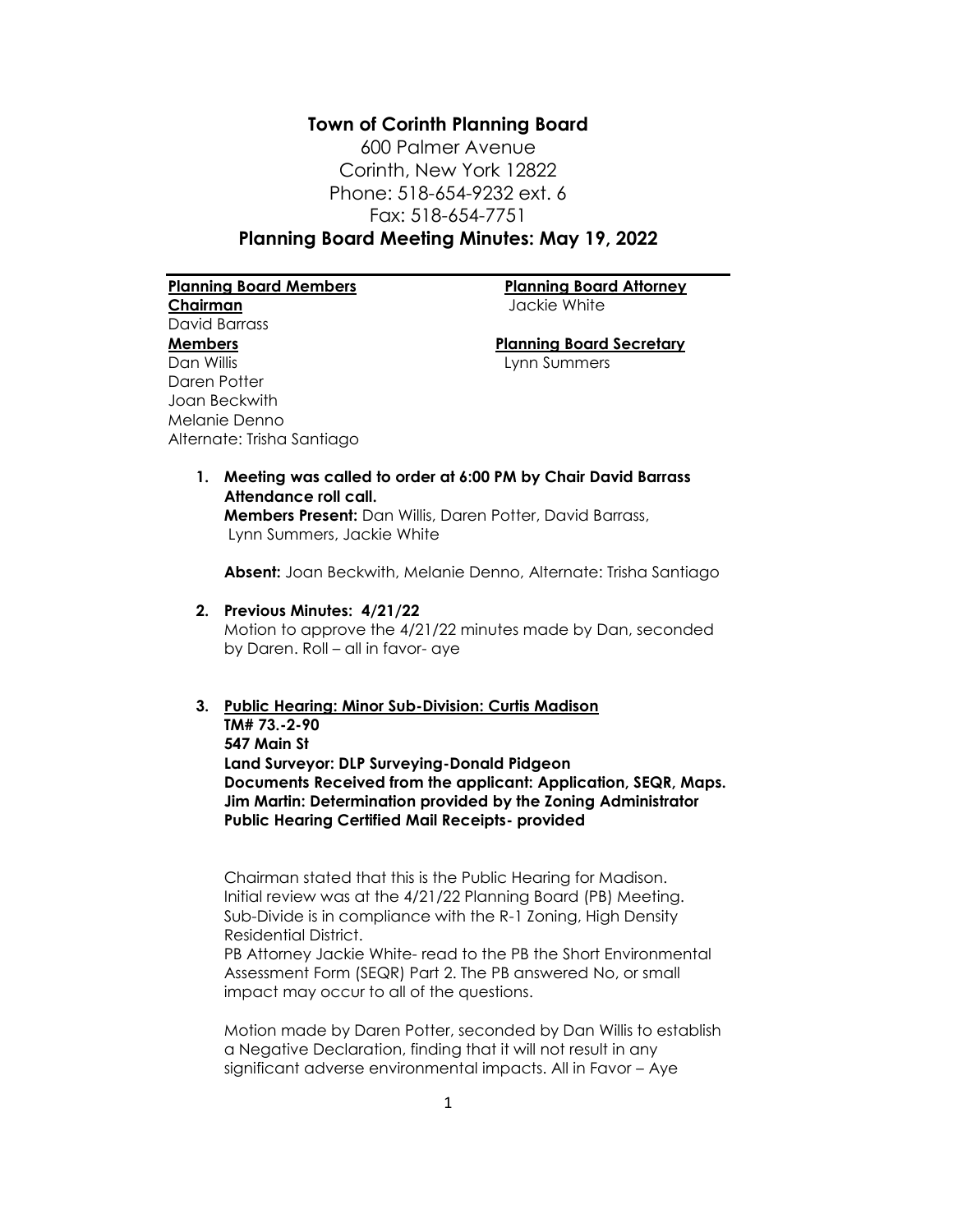Public Hearing opened for Public Comments:

PB Secretary read the Public Hearing Notice that was published in the Post Star on 5/6/22 and posted on the Town Website in to the PB record.

Chairman said that the applicant is Sub-Dividing and creating a second lot. The home is on one lot and the second lot is empty. Zoned for a single family home.

Public Comment: Just Sub-Dividing, not putting a multi- family home on the property? Chair stated that it is zoned for a single family home.

Leslie Faddis (part owner) called to express her feeling. She does not object to the Sub-Division. Jackie White asked so she is consenting to the Sub-Divide? Dave, yes she is ok with the Sub-Division. She is concerned that the new lot will be sold. PB purpose is to create the new lot. The PB recommended on the phone and in an email dated 5/11/22 that as part owner she should attend the meeting.

No more Public Comments. Motion made by Dan, seconded by Daren to close the Public Hearing meeting. All in favor- aye

Motion made by Daren, seconded by Dan to approve the Sub-Division Application for Curtis Madison and Leslie Faddis, 547 Main St. All in Favor – aye

The applicant will provide the 2 Mylar maps. 1 for Madison and one for the Town PB. Also, provide 1 paper copy. Dave explained to the applicant that they have 62 days to file the map with the County Clerk office.

#### **4. Minor Sub-Div. Application (PB-2022-0007)**

## **Rumpf, Lisa & Joseph 31 Clothier Rd TM# 88.-1-21.2**

Documents received: Application, SEQR Part 1, Application fee, Jim Martin (Zoning Administrator) Determination, Representation Form, Maps

Land Surveyor: Kristin Darrah representing the applicant. Kristin – proposed Sub-Division, there will be an updated Deed Provided. Creating a second lot, meets all the R-2 Mixed Residential District Zoning Requirements.

Mike Valentine Saratoga County Planning Board (SCPB)rejected the Town PB referral. Jackie White asked, did the Town PB send in a Referral to the County? Chairman, said yes.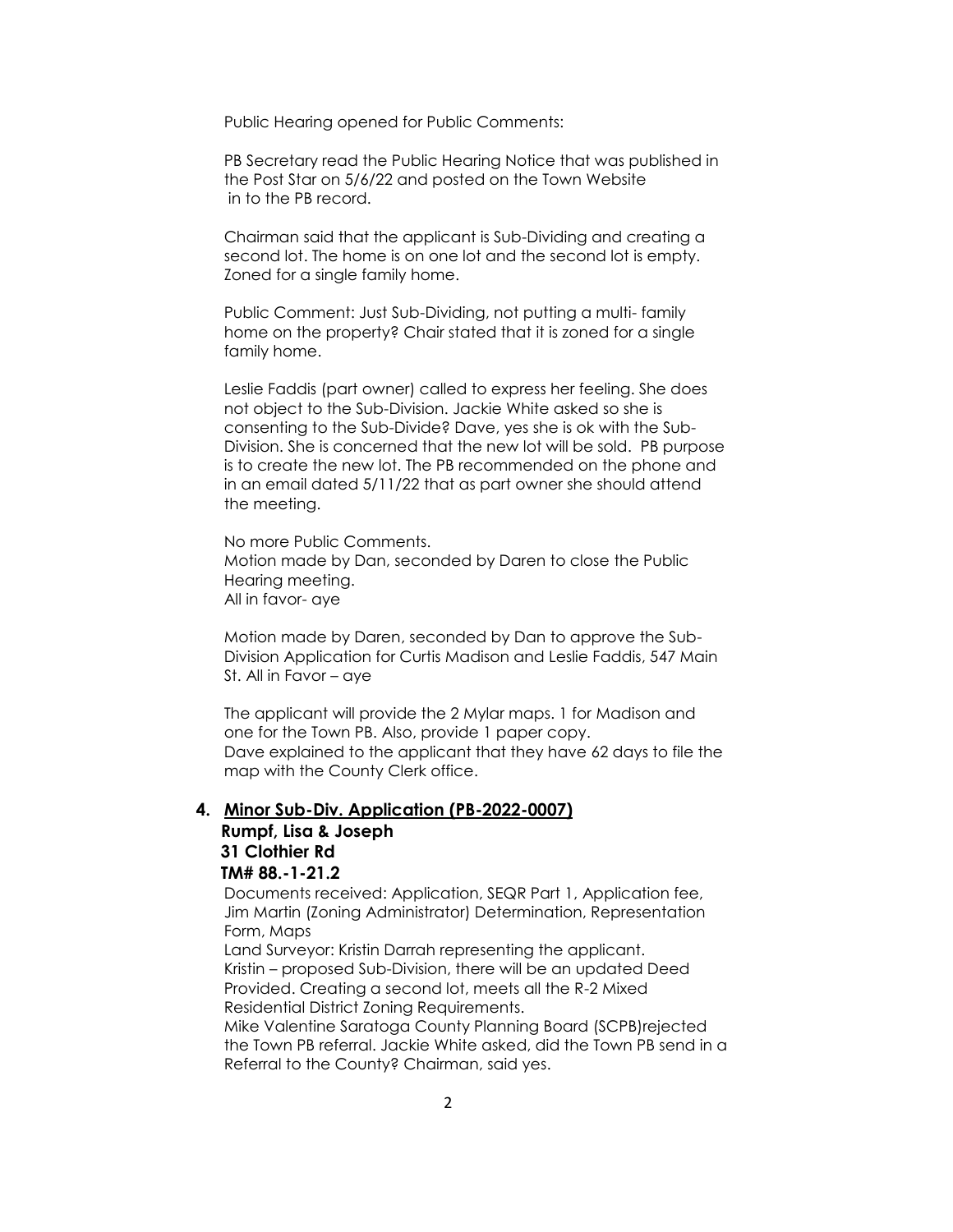Jim Martin (Zoning Administrator) Determination stated that the Sub-Division meets the lot area requirements. The proposed lot, Lot 2 will be limited to the uses of the R-2 District.

Daren pointed out that the name is spelled wrong. Kristin will correct it.

Dan pointed out that there is a National Grid pole on the property. Kristen said it is a dead pole.

Public Hearing scheduled for June 16, 2022 at 6:00PM. Public Hearing notice and mailing labels were provided to Kristin Darrah- Land Surveyor. She will provide the Certified Mail Receipts to the PB before the 6/16/22 Meeting.

#### **5. Boundary Line Adj- BLA**

 **Fenton/Wright 43 Fenton Rd TM# 74.2-13 and 74.-2-14 Documents provided: BLA Application, Application Fee \$100.00. Maps. Deed** 

 Kristin Darrah, Land Surveyor representing the applicant. Giving parcel 74.-2-14 access to the road. Parcel is land locked. Not creating a new lot.

Dan- right of way- Kristin said she will mention it to the applicant.

 Motion made by Daren, seconded by Dan to find it to be a non- Jurisdictional Boundary Line Adjustment (BLA). All in favor – aye

#### **6. Review:**

 **Solar Energy System – Local Law No.3 of 2022 Town Board referred the Local Law #3- Solar Energy System to the Planning Board to review and provide recommendations.** Jackie White said Article 12 deals with Zoning. The PB needs to submit their approval, recommendations, amendments, to the Town Board within 35 days.

 Jackie White- the State has stepped in and regulates the larger systems.

 Local Law was developed by the L.A. Group – Jim Martin PB Reviewed and discussed several points of the Local Law No. 3 Overlay District Large and Small Scale Systems Standards for site Plan Review Abandonment and Decommissioning Payment in Lieu of Taxes (PILOT) PB has the right to obtain expert to give us answers, can use